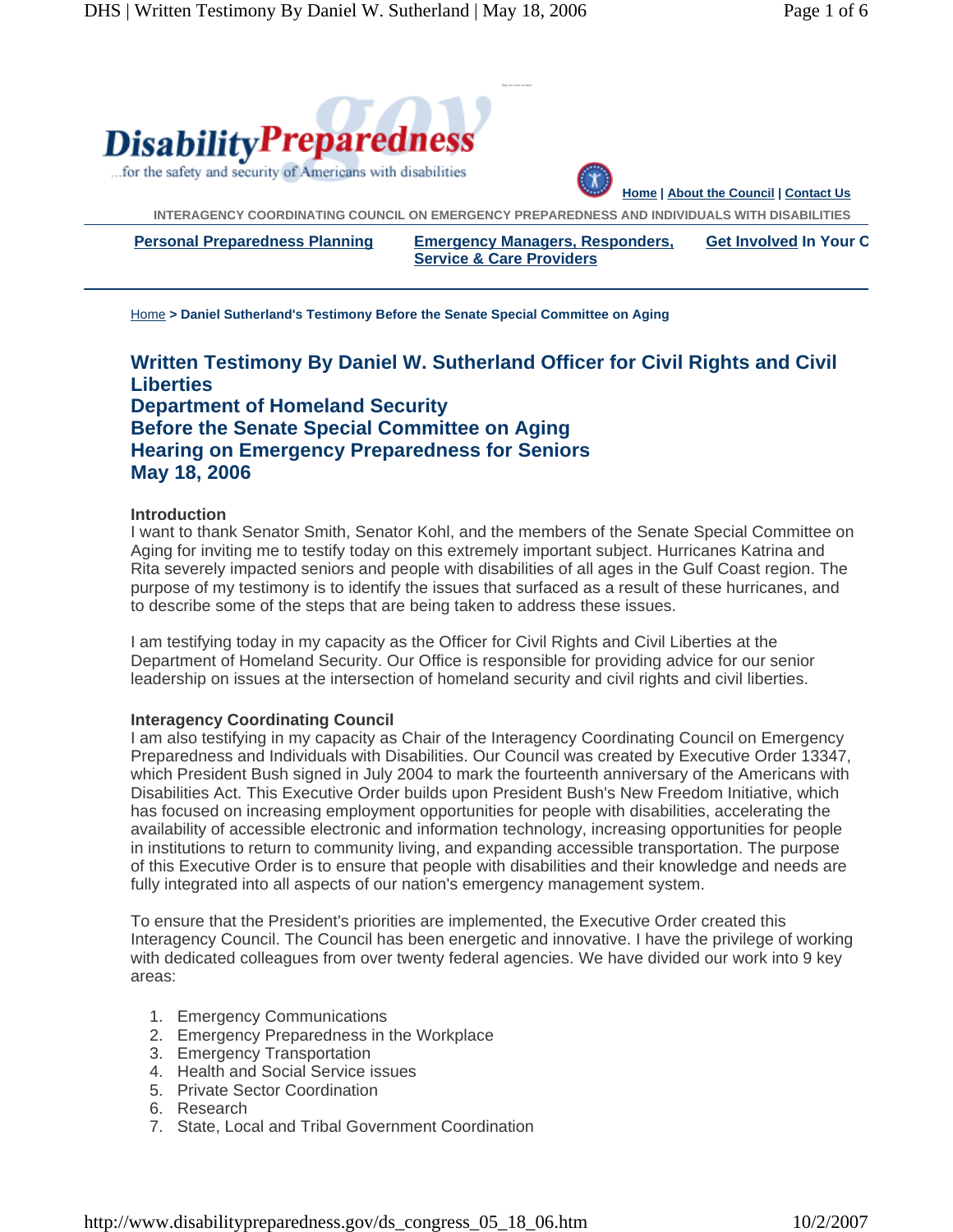- 8. Technical Assistance and Outreach; and,
- 9. Incident Management.

For the purposes of our work, "disability" applies to a broad range of people, including: individuals who use wheelchairs, crutches or walkers because of physical or mobility limitations; individuals who are blind or have low vision; individuals who are deaf, hard of hearing, or deaf-blind; individuals with arthritis and diabetes; individuals who need oxygen because of respiratory conditions; individuals with cognitive disabilities, dementia (including Alzheimer's disease) and mental illnesses; individuals who live in nursing homes or assisted living facilities; and those with other physical or mental impairments that substantially limit a major life activity. There certainly are many seniors who do not fall within one of these categories. However, the most vulnerable older Americans do fall within these categories and are a primary subject of the Interagency Council's work.

The Council met several significant milestones in its first two years. For example,

- We have participated in the National Plan Review, a review of the emergency preparedness plans of the largest state and urban areas that was mandated by President Bush and the Congress. We brought together a team of 11 experts to review the plans for 10 states and 10 cities to determine whether those plans could be improved as they relate to people with disabilities and seniors. One of the experts is a particular specialist in the area of emergency response and seniors, and most of the other experts have experience in this area as well.
- At the direction of Secretary Chertoff, the Department is conducting Hurricane Preparedness Exercises designed to assist Federal agencies, States, and Territories with their preparations for the upcoming hurricane season. The Department's Preparedness Directorate, Office of Grants and Training, is spearheading the Hurricane Preparedness Exercises. Consistent with the Secretary's commitment to examine how communities plant to prepare, inform, evacuate, and care for people with disabilities and other special needs populations including the seniors, the Office of Grants and Training have actively enlisted CRCL to provide input and expertise on these population in the exercise development, execution, and after action reporting.
- The Interagency Council, through a working group led by the Department of Justice's Civil Rights Division, has established a "Resource Center" at www.disabilitypreparedness.gov, which provides formerly hard-to-find community-specific information for first responders, emergency planners and members of the disability community. There is a specific page devoted to seniors and emergency issues.
- The Interagency Council, through a working group led by the Department of Labor's Office of Disability Employment Policy, has developed and disseminated a book of Workplace Emergency Preparedness Guidelines for federal emergency planners, building managers and employees;
- The Interagency Council, through a working group led by the Department of Transportation's Office of Civil Rights, has established a website focused on emergency transportation for people with disabilities, their families, caregivers, and transportation service providers ( www.emergencyprep.dot.gov). Resources cover a range of topics including providing accessible transportation services during and after a disaster, safe and accessible evacuation from transit systems, and community transportation assistance programs.
- The Interagency Council, through the National Citizen Corps, has formed a group of the nation's leading disability consumer and advocacy organizations to provide critiques and recommendations directly with federal decision-makers; and,
- We have communicated on multiple occasions with our nation's Governors and state Homeland Security Advisors about these issues.

### **Demographic Information**

I would like to share with you some demographic information that will hopefully be illuminating. According to the 2000 Census, almost 250,000 of the residents of the New Orleans metropolitan area had a disability. According to the Census, 21.3% of the area's residents were people with disabilities. Twenty-five thousand people stated that they had vision or hearing impairments. Over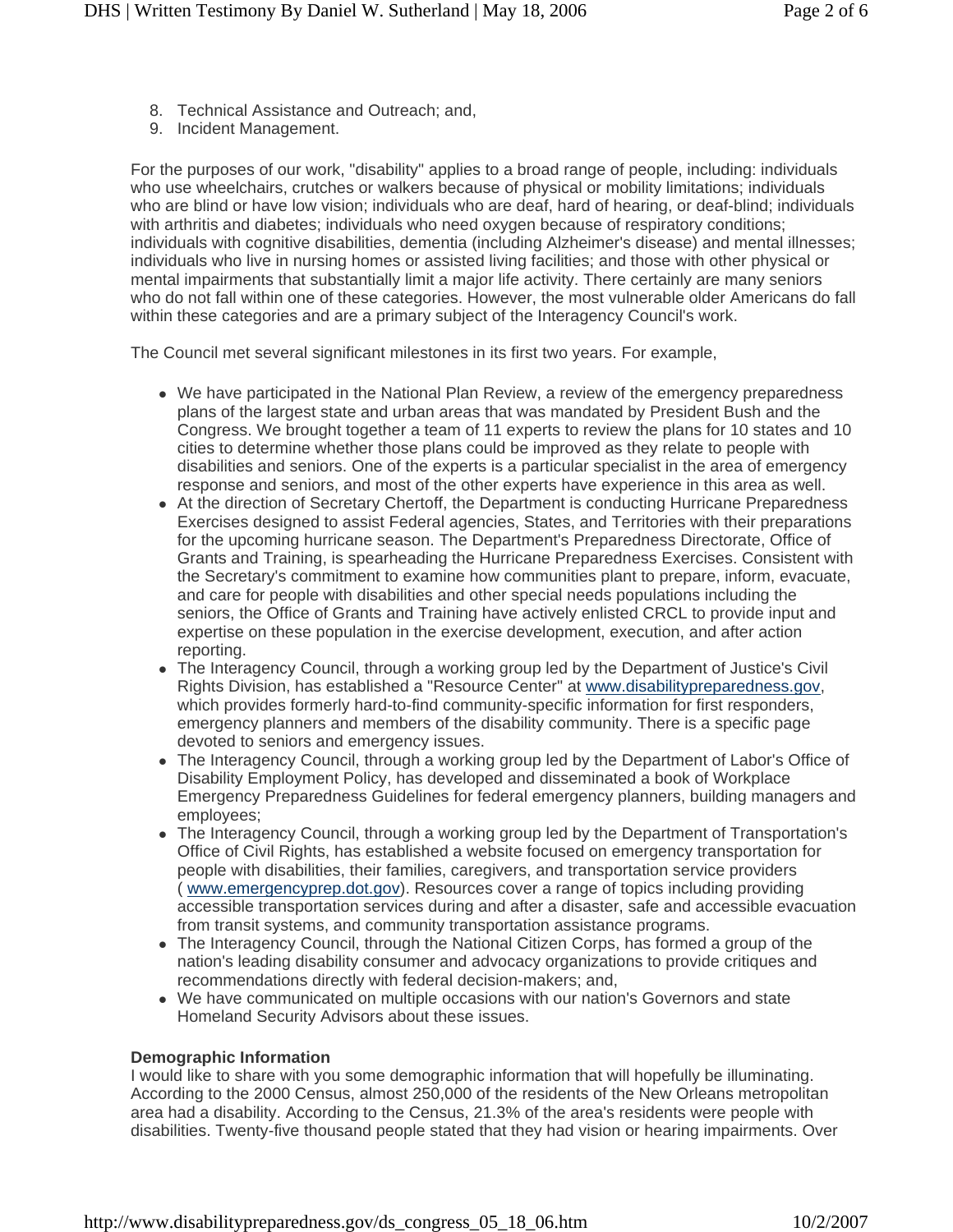100,000 people stated that they had a physical disability that made it difficult to walk, climb stairs, lift, dress, bath or even get around inside their own home. Almost 65,000 people were categorized as having a "mental disability" - a category which would include people with Alzheimers, people with cognitive disabilities, and some of the few who would self-identify as a person with mental illness.

It will be of particular interest to this Committee that many of people who were categorized as individuals with disabilities were older Americans. However, it is also important to note that for the data regarding people in all age groups between 5 to 64 years old, there were between 15 and 25% of the population that experience disability. In other words, while many seniors were within the "disability" category, the "disability" category was also much broader; tens of thousands of people in the "disability" category were young people.

The size of this community is not an isolated or unique phenomenon. According to the Census, 13.7% of the population of the State of Oregon has a "sensory, physical, mental or self-care disability." The numbers are similar in many other states - for example, the state of Washington: 12.9% of the population; the State of Maine: 14.8% of the population. The size of the disability community is also substantial in many urban areas, as documented in Census data.

Clearly, people with disabilities and seniors are large segments of our population, and emergency management officials need to be keenly aware of this demographic information as they plan for future disasters. It is critical that planners and emergency managers at all levels of governments incorporate issues specific to these populations into the fabric and culture of their work. The issues cannot be viewed as "special," "sidebar," or "in addition to," but are seen as part of the daily radar screen of business as usual. As Surgeon General noted last year in his Call to Action to Improve the Health and Wellness of Persons with Disabilities, just about everyone will experience a disability some time during his or her lifetime. As we age, the likelihood of having a disability of some kind increases. The percentage of individuals who have some form of disability is 22.6 percent among those 45-to-54 years old, 44.9 percent of those 65-to-69 years old, and 73.6 percent of those 80 years and older.

### **Major Issues as a Result of the Hurricanes**

Let me take a few minutes to identify for you the major issues that seniors and the disability community in the Gulf Coast region faced.

• The availability of durable medical equipment was a major issue.

We had dozens of calls on this point - wheelchairs, hearing aids, crutches, walkers and so many other kinds of equipment had been lost in the evacuation. For example, at the New Orleans airport, there were dozens of expensive, customized wheelchairs that had been left. In the chaos of that evacuation, people had been pulled out of the wheelchairs and placed quickly onto the next available airplane. As a federal Council, we were able to make a dent on some of these issues. For example, we were able to facilitate the delivery of two truckloads of durable medical equipment that several disability advocacy organizations had accumulated. We were also able to help recover many of the wheelchairs at the New Orleans airport.

• Evacuation was a major issue.

There were many seniors who lived in institutional settings, and experienced great difficulties in evacuating. People who use wheelchairs or walkers often had harrowing experiences. The Kaiser Family Foundation took a poll of people from New Orleans who were evacuated to the Astrodome, asking: "Which of these was the biggest reason you did not leave?" Twenty-two percent of the respondents said, "I was physically unable to leave." In addition, 23% said, "I had to care for someone who was physically unable to leave." Those two figures together constitute 45% of the people who had to be evacuated from New Orleans.

• Access to life-sustaining medications was a major issue.

People had to evacuate without adequate supplies of insulin, heart medicines, drugs for epilepsy, medicines to control various mental illnesses, and so on. The Council's Incident Management Team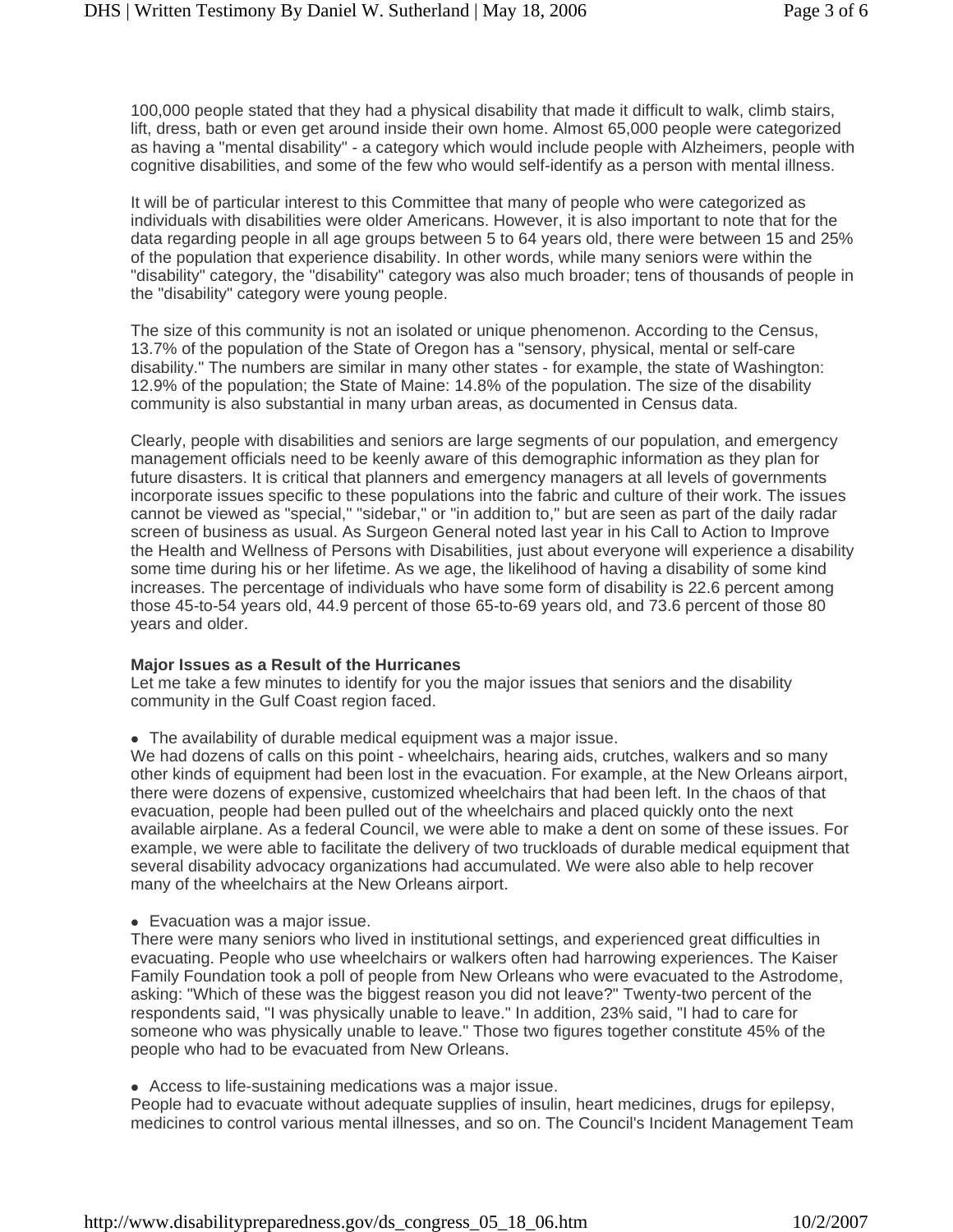received calls about pharmacies in Texas and Alabama and other states not accepting Medicaid cards from Louisiana. One of the leaders of our Interagency Council is Dr. Peg Giannini, who leads the Department of Health and Human Services' Office of Disability Policy. Dr. Giannini was able to go to the leadership of the Medicaid program, who issued immediate guidance advising pharmacies that Medicaid would reimburse for expenses from out-of-state cards.

• Shelters were a major issue.

As the days passed, we began to receive calls about shelters not being prepared for seniors and the disability community. The National Organization on Disability sent a team to the area in the weeks after Katrina to survey the shelters. Their work documented the problem, and I encourage you to read their report at www.nod.org. Take, for example, their conclusions about how prepared shelters were for people who are hard of hearing or deaf:

- **Less than 30% of shelters had access to American Sign Language interpreters**
- 80% did not have TTYs (that is, teletypewriters)
- 60% did not have TVs with open caption capability
- Only 56% had areas where oral announcements were posted.
- NOD concluded: "This meant that the deaf or hard of hearing had no access to the vital flow of information."

Our Council is working with leaders of the American Red Cross to improve the performance of shelters with regard to people with disabilities.

• Eventually, accessible housing became the largest issue we faced.

We began to deal with the fact that the mobile homes were not accessible -- that is, a person with significant mobility impairments could not get into the front door. And once there, he or she might not be able to reach the cabinets or the faucets, or get into the bathroom or the bedrooms.

Secretary Chertoff directed us to send an expert on disability issues to serve on Admiral Allen's staff in Baton Rouge, and another to serve on Admiral Hereth's staff in Austin. In Baton Rouge, our expert was able to work with colleagues from HUD and the Department of Justice, including an architect who specializes in accessibility issues, to look at the specs for the manufactured homes being provided, and at the sites for the new temporary communities being built.

This Committee should be aware of one critical point: hundreds and probably thousands of people with disabilities were evacuated to nursing homes. It is completely unacceptable for people to stay in these institutionalized settings when they could be living in their own homes, leading independent lives. It is expensive to us as a country to have people who could live on their own instead living in a costly institutional setting. I would also note that there is a strong directive from the President of the United States (see Executive Order 13217). It is critical that we ensure there are accessible housing options because people should be able to live in their own home, take a job, attend church, and get involved in community affairs. As President Bush said soon after signing an Executive Order on community living, "[This] Executive Order will increase freedom for people with disabilities. It is compassionate. It is needed. And it is now the official policy of my Administration. Americans must have the opportunity to live independently, work productively and participate fully in community life."

# **Steps Taken**

Let me finally turn to some ways that the Department and the Interagency Council are trying to address these issues.

The Departments of Homeland Security and Health and Human Services are co-sponsoring a nation-wide conference on Emergency Management and Individuals with Disabilities and the Elderly. The Conference will be held in Washington, D.C. on June 28-30. We have asked each Governor to send a delegation that includes representatives of the State Homeland Security Advisor, State emergency management office, state agency on aging, and Governor's Committee on disability issues. The purpose of the conference is to bring together each of these key players in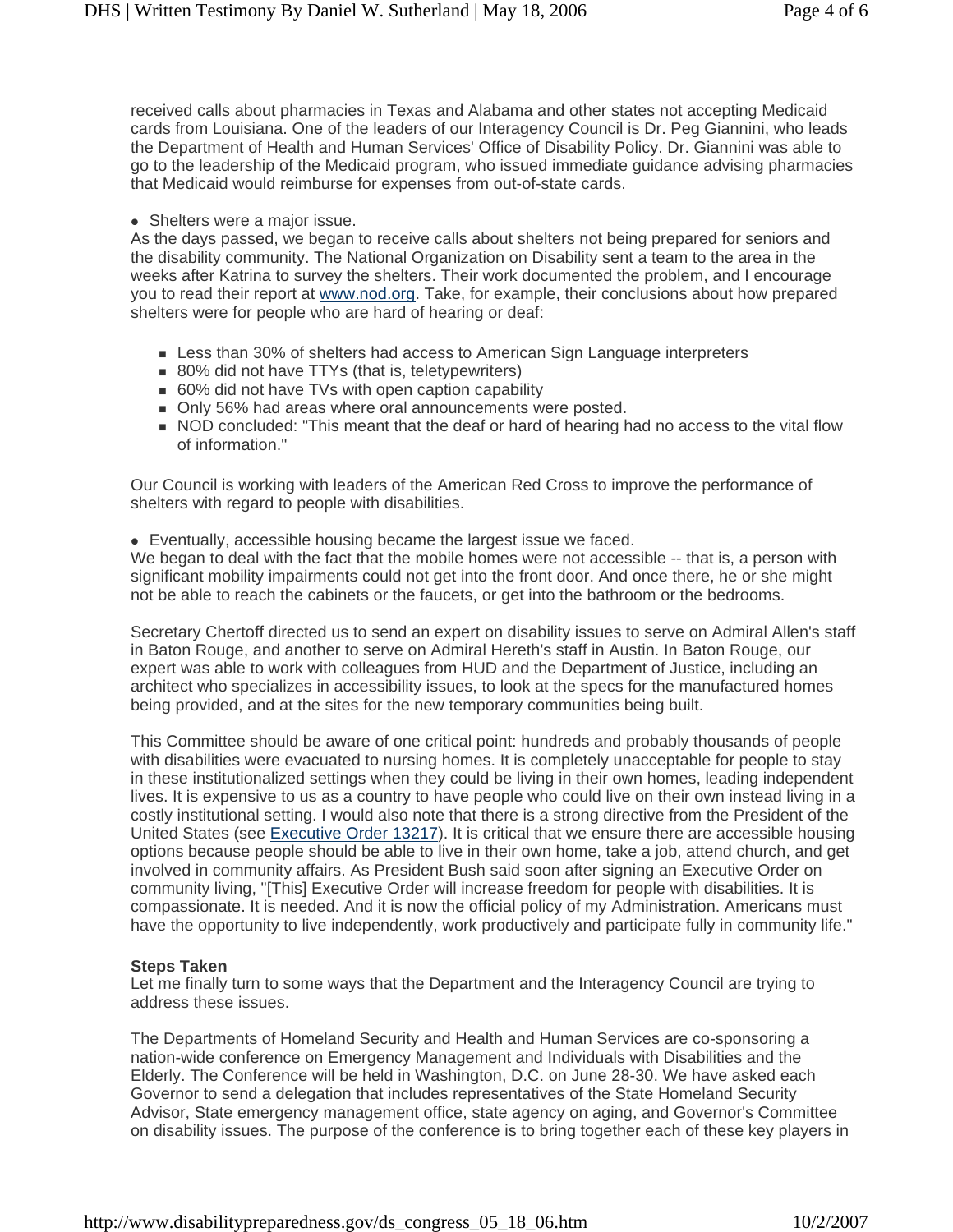the process - people who do not normally work together and may not even know each other. The participants will be required to complete assignments in advance of the conference, and there will be serious working sessions during it. We have told the Governors to expect that their delegations will return with concrete work products that ensure the complex disability and aging issues will be better addressed in their state.

Second, as I mentioned above, we have included an expert on aging and emergency preparedness on our National Plan Review team. We expect that the NPR report, which will be issued to Congress and the states, will be a catalyst for significant improvements on these issues.

Third, we have attended a roundtable on seniors and emergency issues held by the AARP, held in January. Subsequently, we contacted the AARP to offer our continued support for their efforts, and we look forward to working closely with AARP in the future.

I want to also direct your attention to our Council's "Resource Center" at

www.disabilitypreparedness.gov. We have accumulated dozens of important guides, manuals, and reports that have been written by the Red Cross; the Departments of Health and Human Services, Labor and Justice; the Centers for Disease Control; FEMA; and the Center for Universal Design, just to name a few. We have also included technical assistance that is specific to the senior citizen population, including: documents produced by the U.S. Fire Administration, a report written by the International Longevity Center - USA titled, "Emergency Preparedness for Older People;" and materials from the AARP.

There are publications published by other organizations that are relevant, and should be widely distributed. For example, the Bay Area Preparedness Coalition has a publication on preparedness and older Americans.

Of course, our Department's Ready.Gov campaign includes materials for seniors, and we expect additional developments through Ready.Gov in the near future. Moreover, the Citizen Corps give training to seniors all over the country, and the "Community Emergency Response Teams" (CERT) training includes instruction on identifying and assisting seniors.

Finally, our Council is preparing an after action, or "lessons learned" report, that will include very specific recommendations for improving the emergency preparedness, response and recovery system. Many of the findings and recommendations in that report will be directly relevant to older Americans. Secretary Chertoff has asked us to identify the most urgent recommendations so that they can be implemented now, rather than waiting for the report to be delivered. We have done so, and, again at his request, give him every two weeks an update on progress made toward implementing the recommendations.

# **Conclusion**

Because of the commitment of the leadership of our Department, the energy of our partners on the Interagency Council, the insights being developed as a result of the National Plan Review, and the lessons we have learned from Katrina, we are very optimistic that substantive and concrete improvements will be seen in the emergency preparedness, response and recovery system as it relates to seniors and people with disabilities.

The Committee's oversight in this area is very important, and very much welcomed.

Thank you and I look forward to your questions.